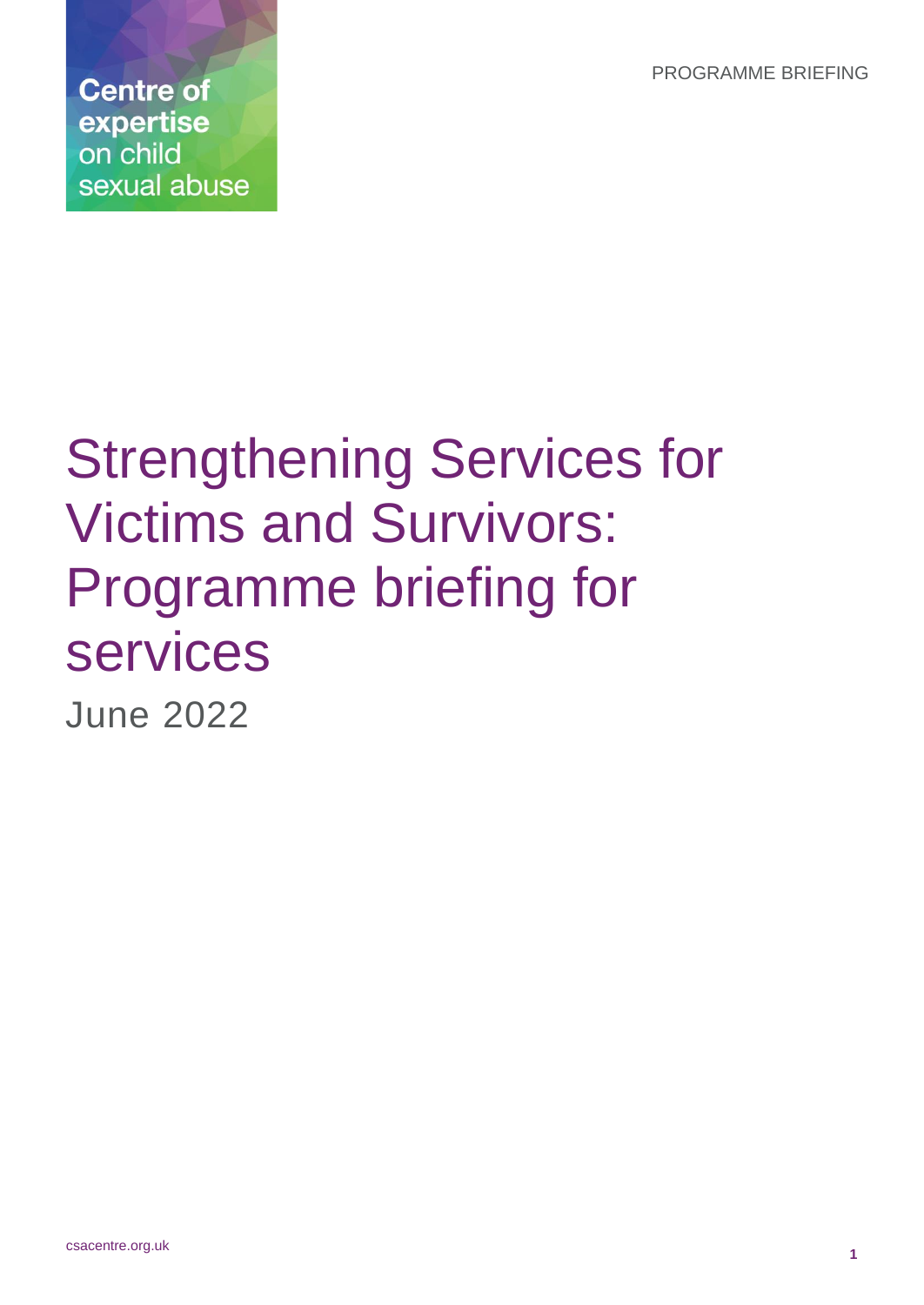## **Introduction**

In May 2022, the Centre of expertise on child sexual abuse (CSA Centre) launched its new Strengthening Services for Victims and Survivors Programme. At its heart, this programme aims to enable children, young people and adults who have been victims of child sexual abuse and their families to access services that promote safety and encourage healing and recovery.

The programme's key aims are:

To increase the strength and resilience of services supporting victims and survivors of child sexual abuse and their families

To support national government, funders and commissioners to commission services effectively on the basis of a better knowledge of need

To help service provision keep pace with the needs of victims and survivors of child sexual abuse and their families.

To work towards these aims, we will be delivering four strands of activity with each one producing a number of key outputs.

| Strand 1: Mapping service<br>provision and gaps                | Key outputs:<br>State of the Sector reports (2023 and 2025)<br>$\bullet$<br>Online database/map of services (2023)                                                                                                                                                                          |
|----------------------------------------------------------------|---------------------------------------------------------------------------------------------------------------------------------------------------------------------------------------------------------------------------------------------------------------------------------------------|
| Strand 2: Supporting<br>service provision                      | Key outputs:<br>Direct support to services in responding to needs<br>$\bullet$<br>Workshops on key topics<br>$\bullet$<br>Sector events to share and learn                                                                                                                                  |
| Strand 3: Supporting<br>effective funding and<br>commissioning | Key outputs:<br>Overview of funding for the sector<br><b>Briefing for services</b><br>$\bullet$<br>Workshops with policymakers, funders and commissioners<br>$\bullet$<br>Framework setting out what services funders and commissioners<br>$\bullet$<br>should expect to fund in their area |
| Strand 4: Building<br>understanding                            | Key outputs:<br>Key Messages from Research on impact of child sexual abuse<br>$\bullet$<br>Plan for future research to investigate experiences of children/young<br>$\bullet$<br>people from Black, Asian and minority ethnic backgrounds who have<br>been sexually abused                  |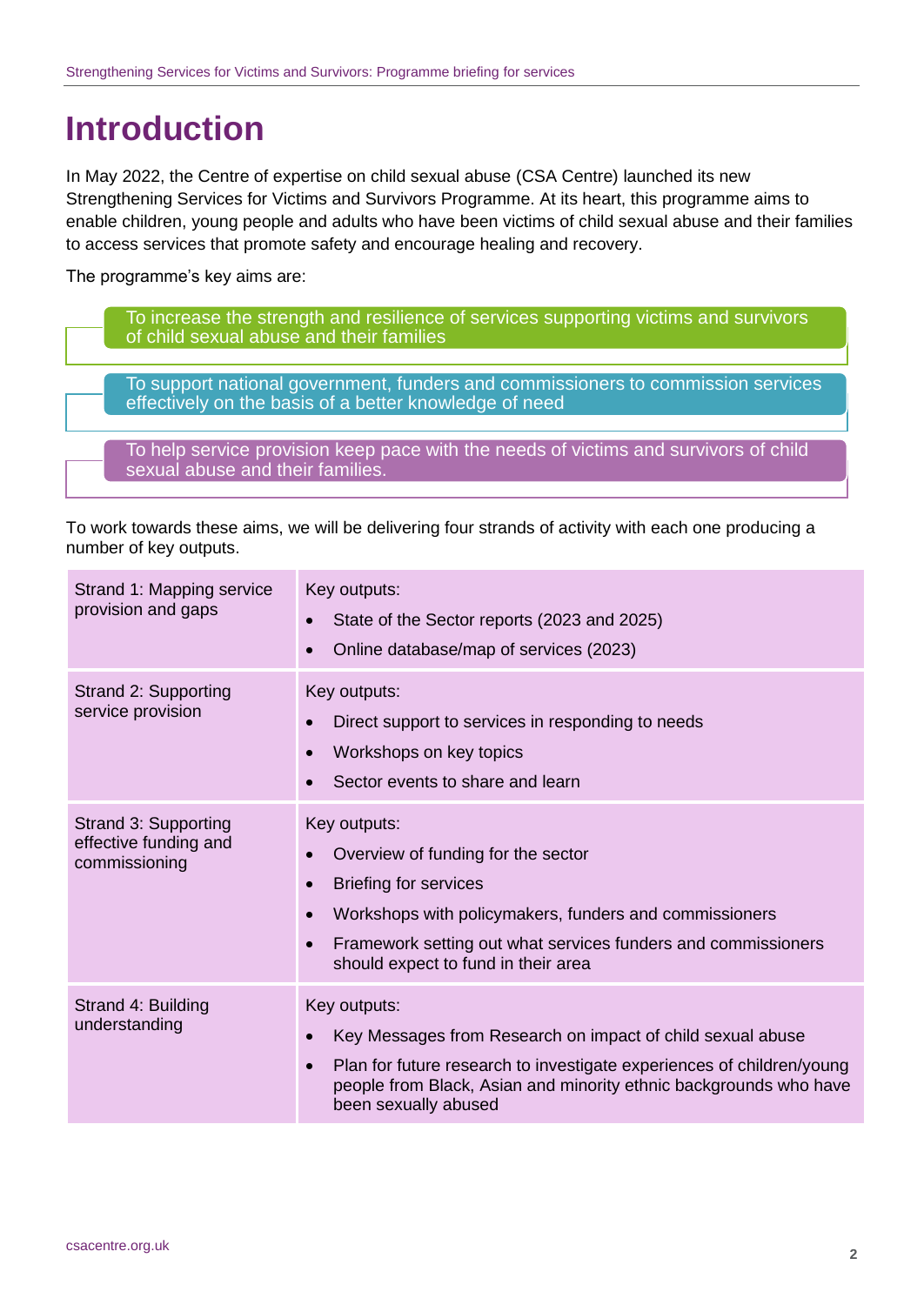## **Why we hope you will get involved**

We know that organisations providing support to victims, survivors and their families face multiple challenges in accessing sustainable funding, keeping up with the demand for support, evidencing the quality and effectiveness of their work, to name just a few. We have also learnt that the sector feels fragmented, with organisations working in isolation and sometimes forced to compete for funding.

**We want the Strengthening Services for Victims and Survivors Programme to make a difference to organisations providing support for victims, survivors and their families.**

By producing State of the Sector reports which show what support is actually available for victims, survivors and their families, and where the gaps are, we hope to:

- **Shine a light on the availability** and lack of availability of support for victims, survivors and their families.
- **Demonstrate the need** for support services for victims, survivors and their families.
- **Highlight the challenges** faced by those providing support services for victims, survivors and their families.

Through providing direct support to services, as well as producing resources and organising events, we hope to:

- **Help organisations to better evidence the value** of the support they provide for victims, survivors and their families.
- **Enhance their ability to understand and respond to need**, for example in responding to different forms of abuse or the diversity of victims, survivors and their families.
- **Share learning** with other organisations providing support to victims, survivors and their families and **encourage mutual support**.

By working with policy-makers, funders and commissioners, we hope to:

- **Increase understanding of the need for funding** for support services for victims, survivors and their families.
- **Improve the way funding is made available and managed** so that applying for funding and reporting back to funders/commissioners is more transparent and less onerous.
- **Increase the amount of funding available** to organisations so that they can sustain, expand and develop their services to meet the needs of victims, survivors and their families.

Finally, by developing an online resource showing services available for victims, survivors and their families, we hope to **improve access for victims, survivors and their families** to support that wilI meet their needs.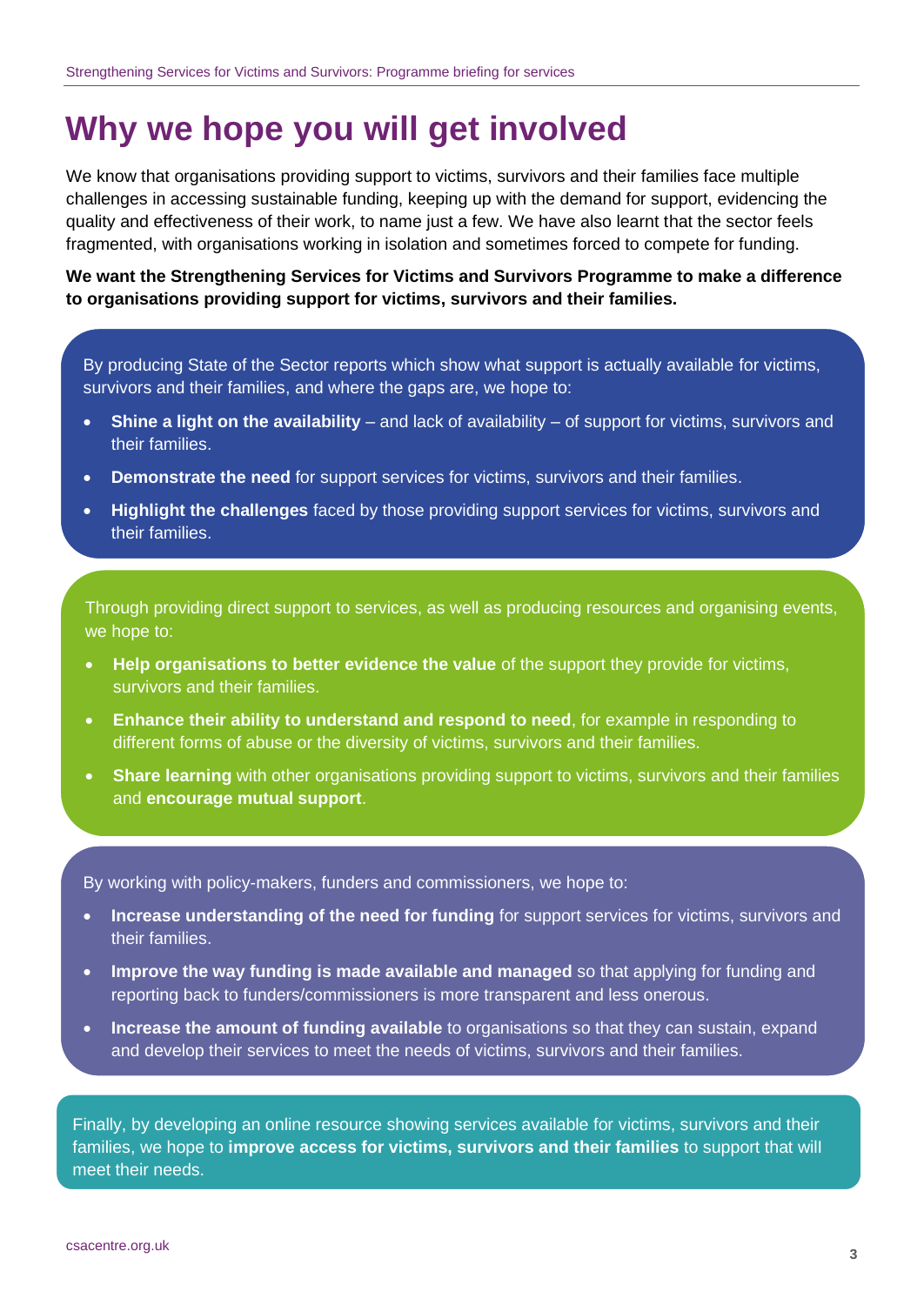## **What we bring**

The CSA Centre is in a unique position to deliver this programme. We are independent of government, yet closely listened to. We also have a team of researchers and practice experts who will be supporting this programme who will be working with services to focus the support we provide on the needs of the sector. We have also done some previous work in this space, including a series of studies carried out as part of our 'Understanding Effectiveness' programme of research:

- [Effectiveness of services for sexually abused children and young people, Report 1: A knowledge](https://www.csacentre.org.uk/documents/effectiveness-knowledge-review/)  [review](https://www.csacentre.org.uk/documents/effectiveness-knowledge-review/)
- [Effectiveness of services for sexually abused children and young people, Report 2: A survey of](https://www.csacentre.org.uk/documents/effectiveness-survey-of-services/)  [service providers](https://www.csacentre.org.uk/documents/effectiveness-survey-of-services/)
- [Effectiveness of services for sexually abused children and young people, Report 3: Perspectives of](https://www.csacentre.org.uk/documents/effectiveness-learning-difficulties-care/)  [service users with learning difficulties or experience of care](https://www.csacentre.org.uk/documents/effectiveness-learning-difficulties-care/)

In addition, between October 2017 and March 2018, we funded 17 providers of services in England and Wales to improve their capacity to assess and evidence their services' effectiveness as part of our Evaluation Fund. Following this programme of work, we published learning from this [\(The CSA Centre's](https://www.csacentre.org.uk/documents/the-csa-centre-evaluation-fund-a-reflection-english/)  [Evaluation Fund: A reflection\)](https://www.csacentre.org.uk/documents/the-csa-centre-evaluation-fund-a-reflection-english/) as well as some resources to support services with measuring their effectiveness:

- [Measuring your effectiveness: A practical guide for services working with children and young people](https://www.csacentre.org.uk/our-research/effectiveness/measuring-your-effectiveness/)  [affected by sexual abuse](https://www.csacentre.org.uk/our-research/effectiveness/measuring-your-effectiveness/)
- [An introduction to Theory of Change.](https://youtu.be/G2QWPTYReaE)

## **Who this programme is for**

Our Strengthening Services for Victims and Survivors Programme is for any organisation in England and Wales that provides specialist support services for victims and survivors of child sexual abuse and their families. This includes services for:

- children and young people who have been sexually abused by adults or by other young people
- children and young people who are at risk of sexual exploitation
- adult survivors of child sexual abuse
- family members of children who have been sexually abused

Services may be delivered by third sector or statutory organisations and may be large or small, working nationally or locally. They may be provided by voluntary, statutory or private sector organisations or delivered as part of a multi-agency initiative. Services may offer support to children and young people only, to both children, young people and adults, or only to adults.

The programme is not aimed at services which:

• focus on the prevention of child sexual abuse (e.g. education programmes, outreach programmes, campaigns)